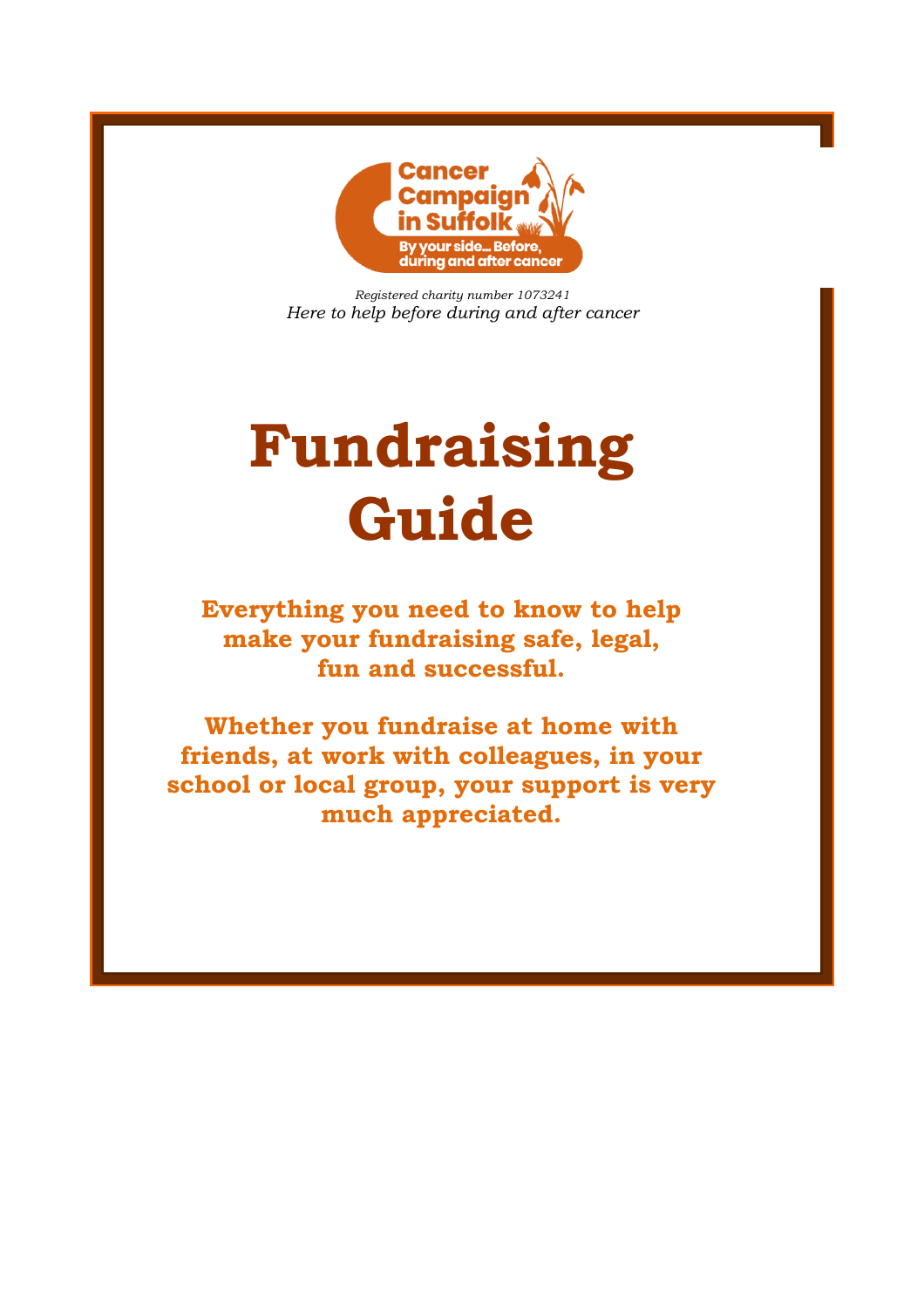## **In this guide:**

|                                                      | Page                    |
|------------------------------------------------------|-------------------------|
| About us and what we do - and how we can support you | 3                       |
| Our top event planning tips                          | 4                       |
| Keep safe, stay legal                                | $5 - 6$                 |
| <b>Online fundraising</b>                            | $\overline{\mathbf{7}}$ |
| Spread the word - promoting your event               | 8                       |
| Money, money, money!                                 | 9                       |
| <b>After the event</b>                               | 10                      |
| <b>Stuck for ideas?</b>                              | 11                      |
| <b>Stay in touch</b>                                 | 12                      |
| <b>Register your event</b>                           | 13                      |
| <b>Useful websites</b>                               | 14                      |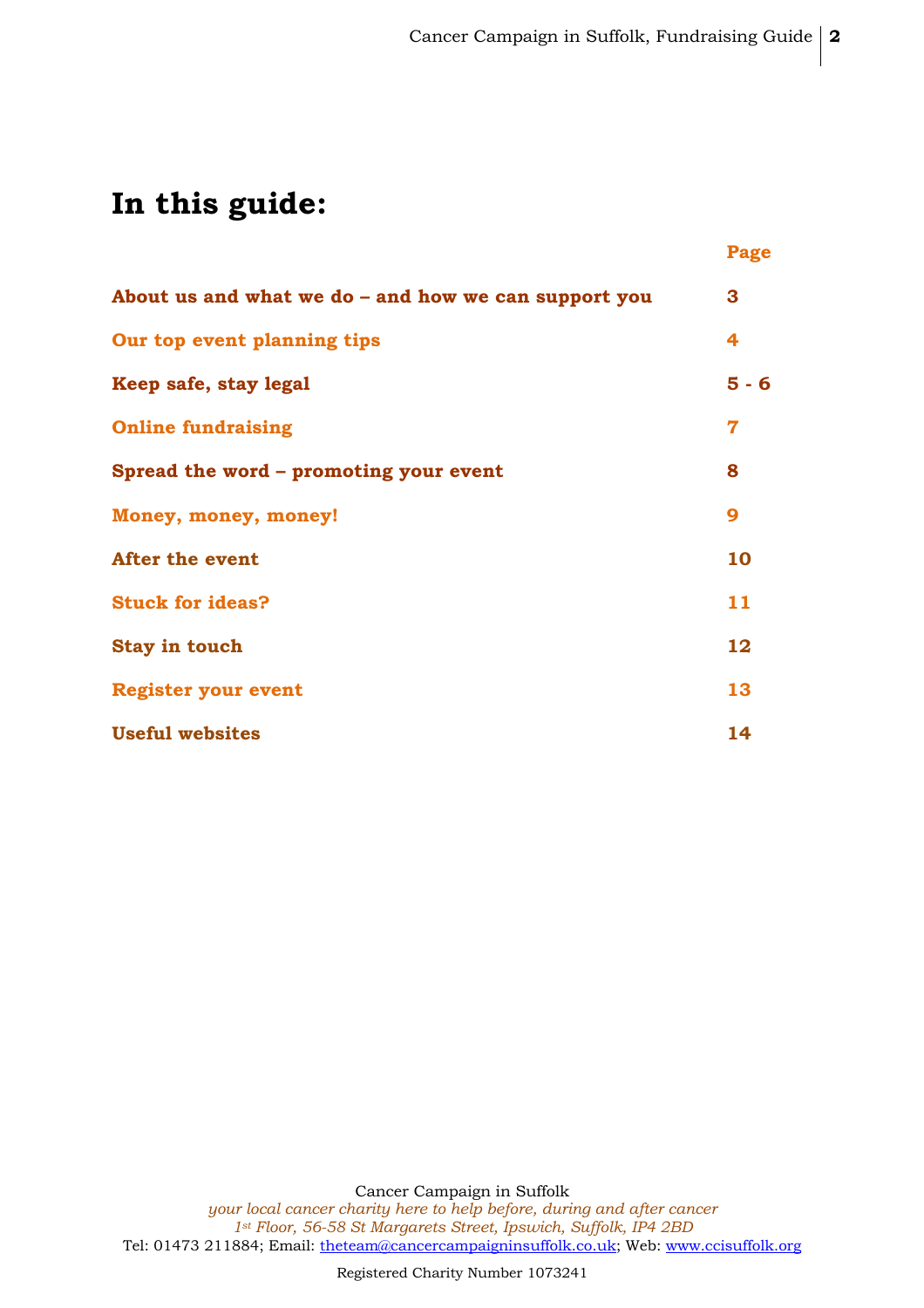## **About us and what we do**

## **Cancer Campaign in Suffolk is your local cancer charity. We are here to help before, during and after cancer.**

- CCiS is dedicated to providing advice, information, education and support to Suffolk residents before, during and after cancer.
- CCiS' education workshops focus on early detection of cancer and lifestyle choices and is available to schools, businesses and community groups across Suffolk.
- We provide support, information and advice to cancer patients through specialist staff at our John Le Vay Cancer Information Centre, working in partnership with Ipswich Hospital.
- Our Complementary Therapists provide much needed help, comfort and support to hundreds of cancer patients in Suffolk every year.
- The services we provide are supported only by your generous donations.
- Every pound donated to Cancer Campaign in Suffolk stays in the local community for the benefit of all Suffolk residents.
- We are your local cancer charity and are not affiliated to any national charity.

## **How we can support you**

Our fundraising team is here to help. Not only will you receive friendly and helpful fundraising advice, we can also provide a range of fundraising materials including:

- Official CCiS sponsor forms
- Poster templates
- Invitation templates
- CCiS leaflets
- Donation boxes
- Help with publicising your event on the CCiS social media platforms
- And more

For fundraising support, contact our office by calling 01473 211884 or email theteam@cancercampaigninsuffolk.co.uk

Cancer Campaign in Suffolk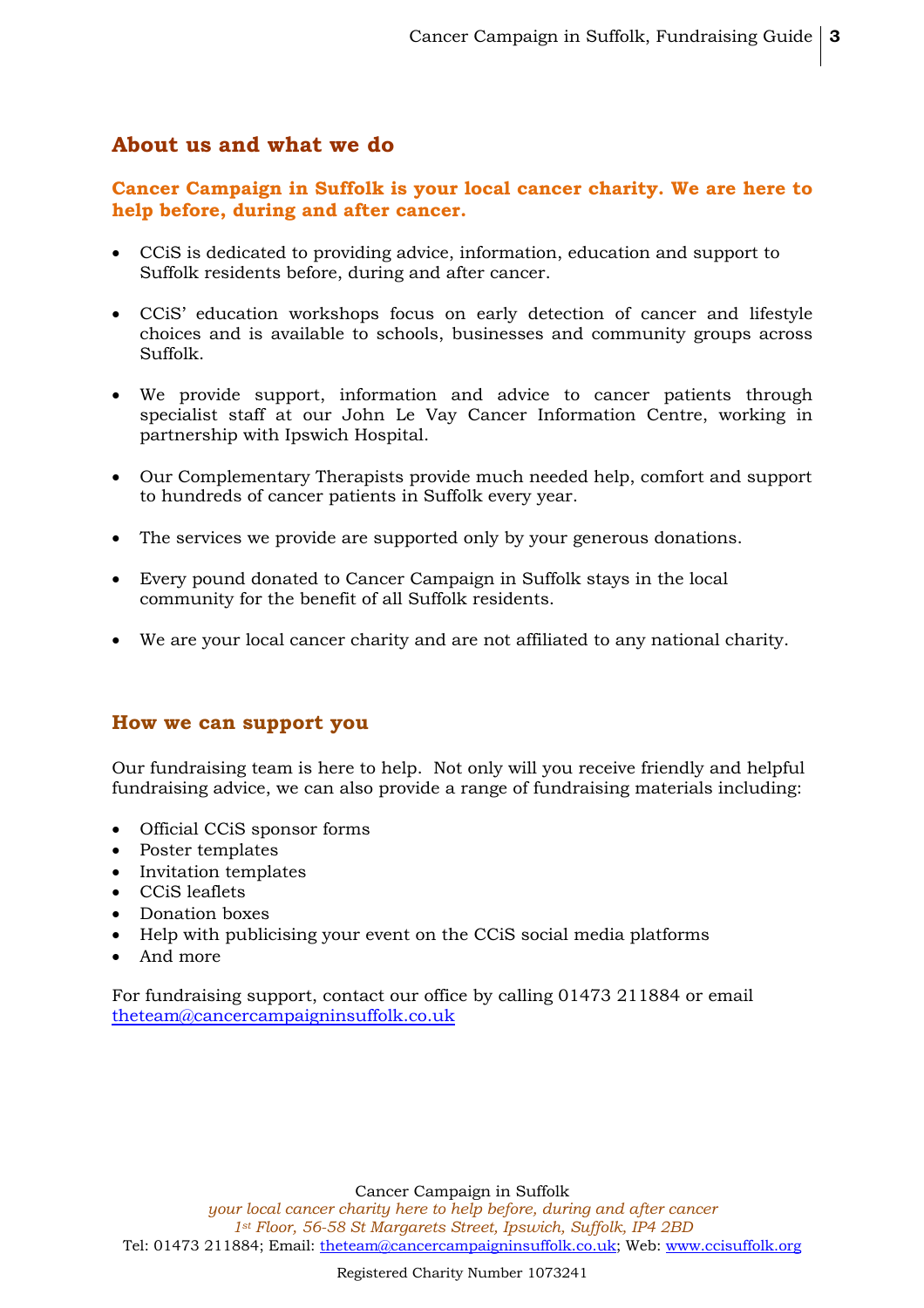## **Our top event planning tips**

## **A successful fundraising event is all about the planning, plus a large dose of enthusiasm! Here are a few of our top tips to get you started:**

#### **It's a date!**

When picking a date, ensure you give yourself enough time to organise the event. Watch out for clashes with other events – check local 'what's on' websites and listings as well as the CCiS event calendar at www.ccisuffolk.org/events. Also consider whether school holiday dates could impact on attendance levels (depending on who your key audience is).

#### **Location, location, location!**

Consider the number of people who will be attending as well as the space and type of facilities needed. For instance, where will they park? Will you need to provide toilets? Will refreshments be required?

If you need to book a venue, ensure you do it in good time and don't forget to mention it's for charity as you might be offered it at a reduced rate or even for free!

#### **Calculate your costs**

Include all costs such as venue and equipment hire, printing, etc. This will then help you work out how much you will raise after costs.

You may be able to reduce costs by borrowing equipment, asking local businesses to donate prizes or even cover some of your expenses.

#### **What's your target?**

Consider your target and break it down into manageable chunks, if necessary, to help you plan how each 'chunk' will be raised. Make sure your target is considerably higher than your costs, to ensure all your hard work is worthwhile. It helps to tell everyone how much you intend to raise to encourage them to give generously and adds a buzz to the whole event!

#### **Know your audience**

This will help you identify the most effective ways to promote your event, even down to creating invitations and posters you know they'll like and where to place them.

#### **Spread the word!**

Allow plenty of time to publicise your event. See page 8 for useful tips and advice on promoting your event.

#### **Keep us informed**

Whatever your plans do let us know by contacting the fundraising office – details below. We'd love to know how you're supporting us and, of course, we're here to offer advice and support should you need it.

Cancer Campaign in Suffolk *your local cancer charity here to help before, during and after cancer 1st Floor, 56-58 St Margarets Street, Ipswich, Suffolk, IP4 2BD* Tel: 01473 211884; Email: theteam@cancercampaigninsuffolk.co.uk; Web: www.ccisuffolk.org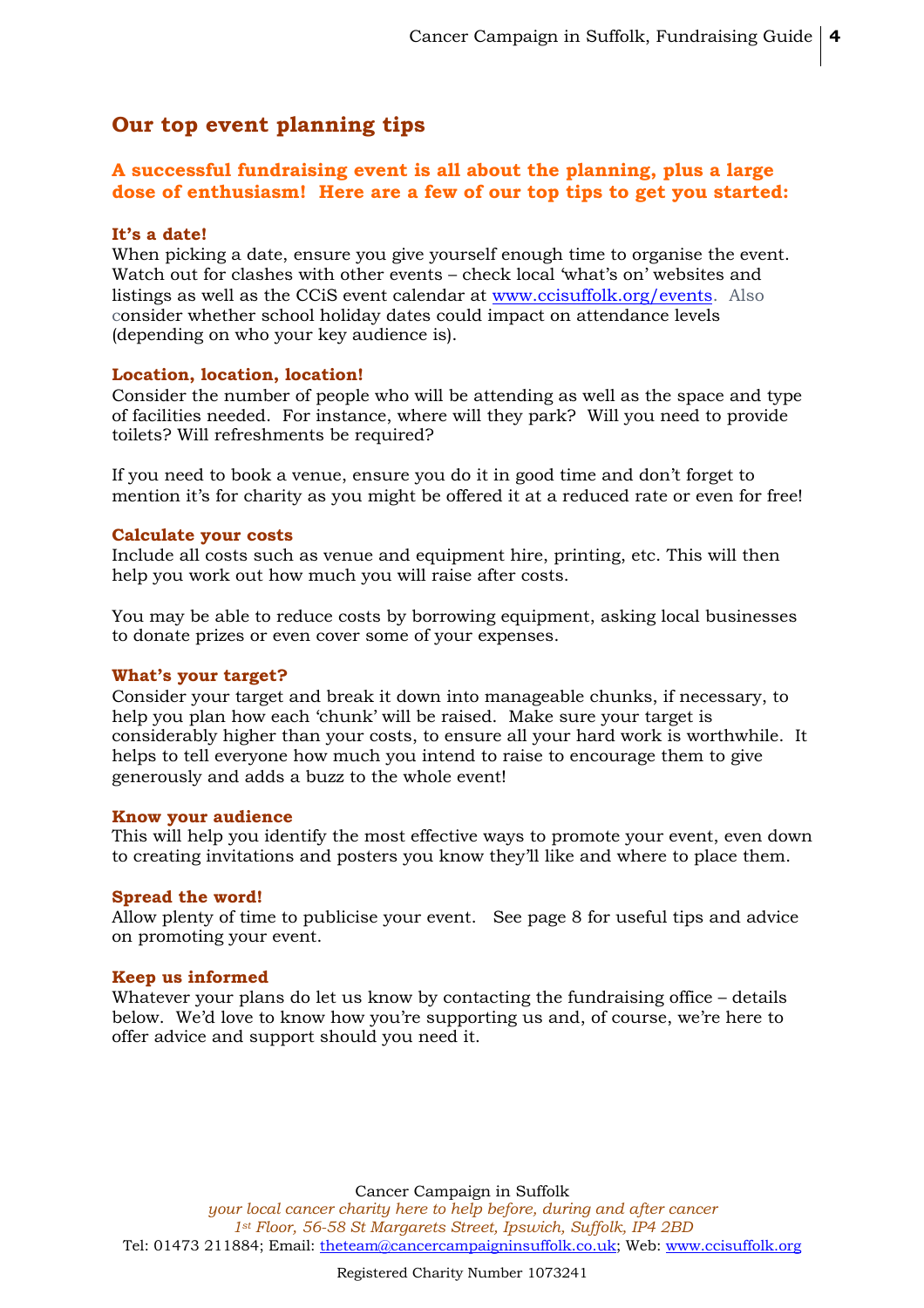## **Keep safe, stay legal**

## **Whilst we don't wish to dampen your enthusiasm or creativity, charity fundraising is regulated by law and you, as well as CCiS, need to comply with legal regulations.**

#### **Health and Safety**

It is your responsibility to ensure your event poses no risk to others. You will need to carry out a risk assessment which will help you identify any risks and take steps to limit those risks. More information regarding risk assessments can be found at www.hse.gov.uk.

Do make sure that everyone involved with your event is aware of any potential risks and of any special requirements for taking part, eg fitness levels, training or specialist equipment needed.

You are responsible for ensuring your event runs safely. CCiS cannot accept liability for any loss, damage or injury to people or property as a result of your event or activity.

#### **Insurance**

Your event MUST be covered by insurance and, if you're the event organiser, you may need to take out specific insurance cover.

Any event held in a public building (eg. local village hall) MUST be covered by public liability insurance. Do check that the venue you are using has public liability cover.

Please note, events organised by you in aid of CCiS are NOT covered by CCiS' public liability insurance.

#### **For further information go to the legal and insurance section of www.ciof.org.uk**

#### **Licences**

Obtain all necessary licenses, permits and consents for your event or activity. Contact your local authority for advice and to obtain relevant licences - remember to mention your event is for charity.

#### **Collections**

If you are organising a collection in a public place, then you must obtain a street collection licence from your local authority. You must also ensure you have permission from the owner if collecting on private land (shops, pubs etc.).

Collecting buckets are available from the CCiS fundraising office, contact details below.

Cancer Campaign in Suffolk

*your local cancer charity here to help before, during and after cancer 1st Floor, 56-58 St Margarets Street, Ipswich, Suffolk, IP4 2BD* Tel: 01473 211884; Email: theteam@cancercampaigninsuffolk.co.uk; Web: www.ccisuffolk.org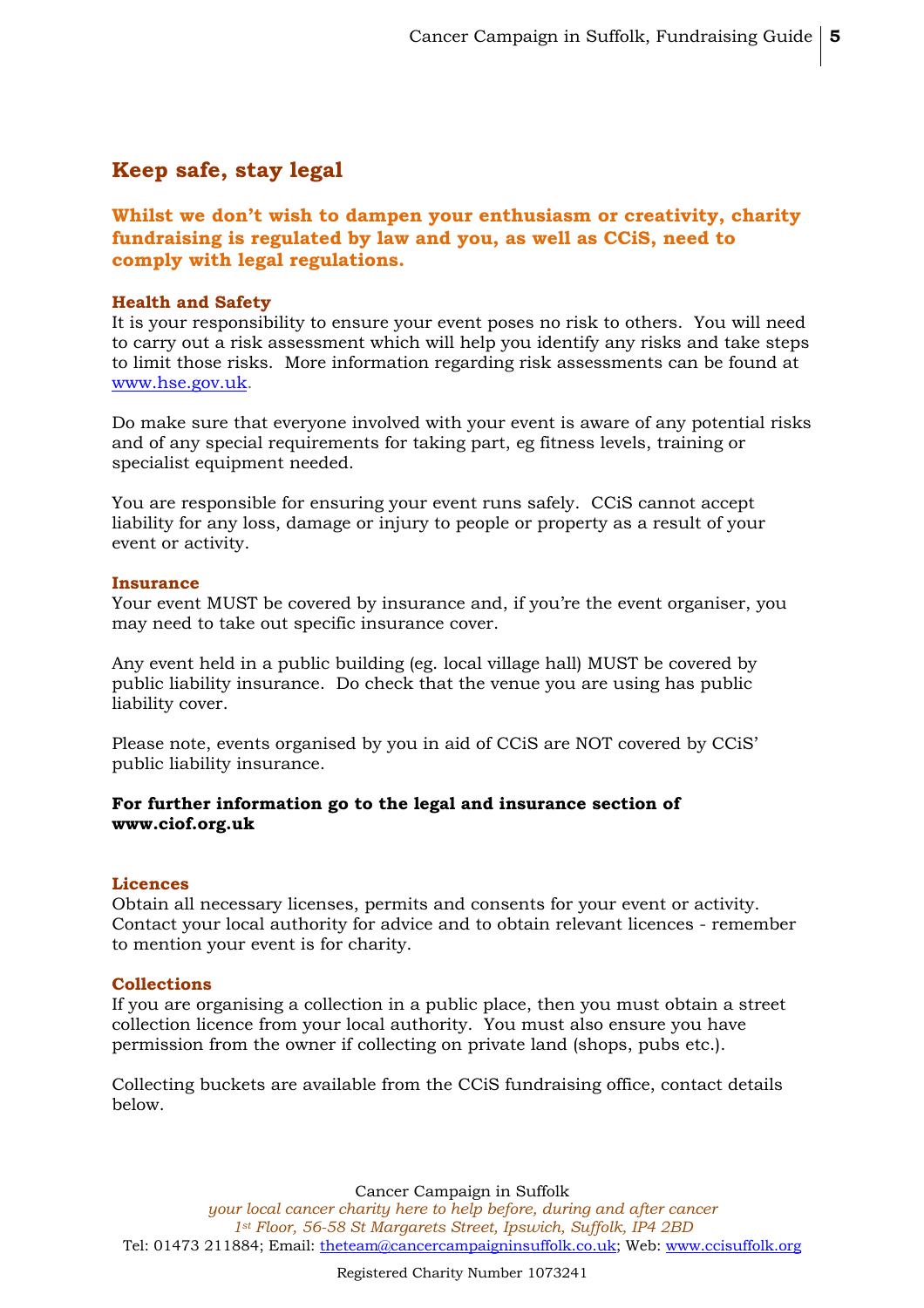#### **Raffles, tombolas and lotteries**

If you are thinking of including a raffle, tombola or lottery within your fundraising event or as a fundraising event on its own, do please contact the fundraising office, details below, before organising your event.

#### **Food hygiene**

Do follow good food hygiene procedures and comply with food safety regulations. For further information contact your local authority.

#### **Data protection**

Any electronic or paper records you keep about people involved in a fundraising event must comply with the Data Protection Act. You must not keep information any longer than necessary or share information or data about someone without their permission. Find out more at www.ico.org.uk/for-organisations/guide-todata-protection/guide-to-the-general-data-protection-regulation-gdpr

#### **CCiS logo**

You must obtain CCiS' permission before using the CCiS logo on any printed materials or online sites. Please contact the fundraising office for CCiS's Logo Agreement Form. Any printed material bearing the CCiS logo will need to be forwarded to us for approval prior to printing.

**For more information on the fundraising codes of practice relevant to your event visit www.ciof.org.uk**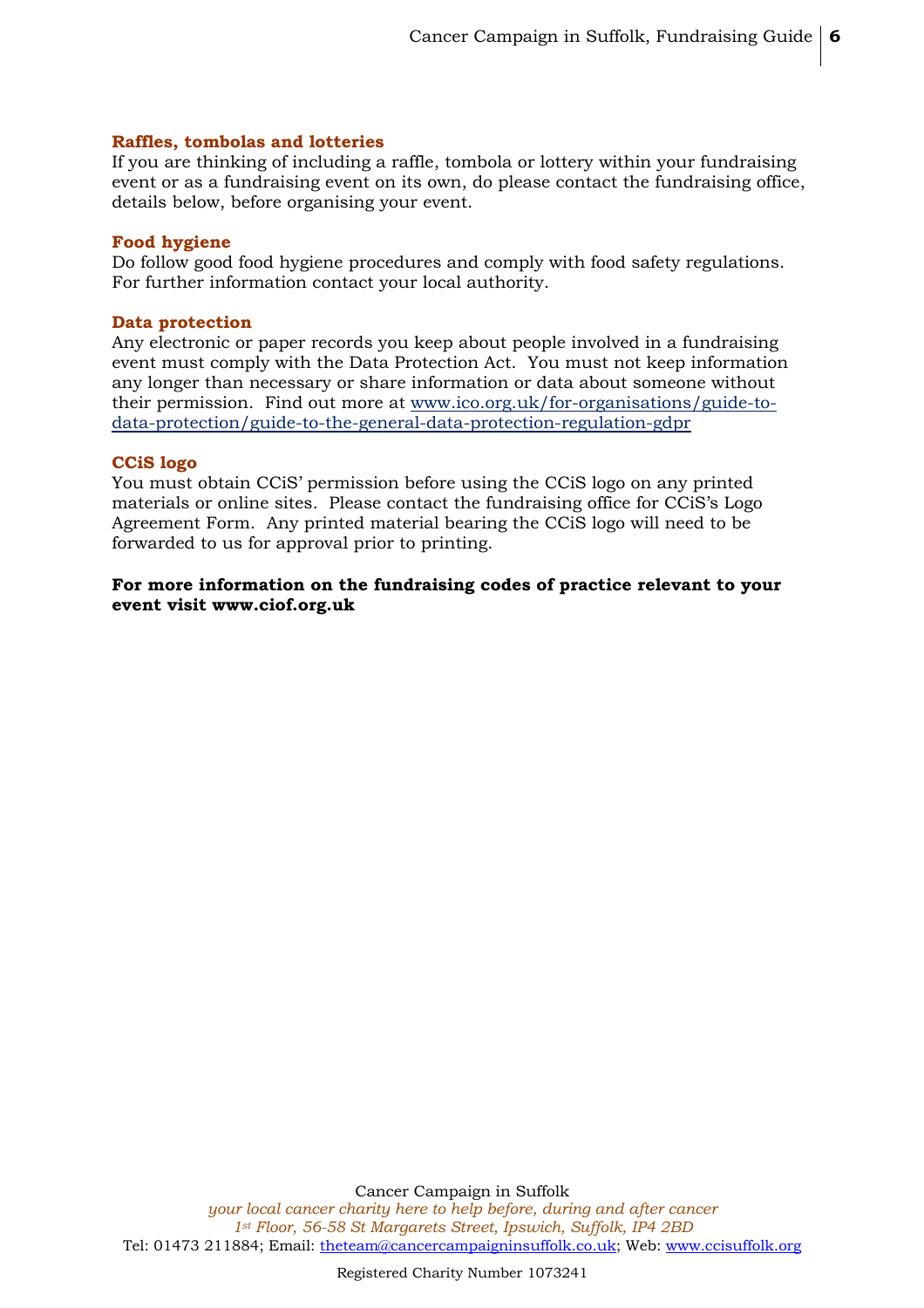## **Online fundraising**

## **Creating an online fundraising page can help you keep track of your fundraising and save you time and effort – here's how:**

- It's quick and easy to set up a page.
- You can personalise your page with photos, a blog and a fundraising target.
- You can email the link to all your family, friends and colleagues.
- It's totally secure and enables people to donate to your event wherever they live.
- People tend to give more when they donate on line.
- Online fundraising websites automatically collect gift aid on our behalf which helps keep our administration costs down.
- It can save you a lot of time and trouble chasing people for sponsorship after the event.

To set up an online fundraising page go to www.ccisuffolk.org/givesupport

If you need any help in setting up your online fundraising page, do get in touch with us.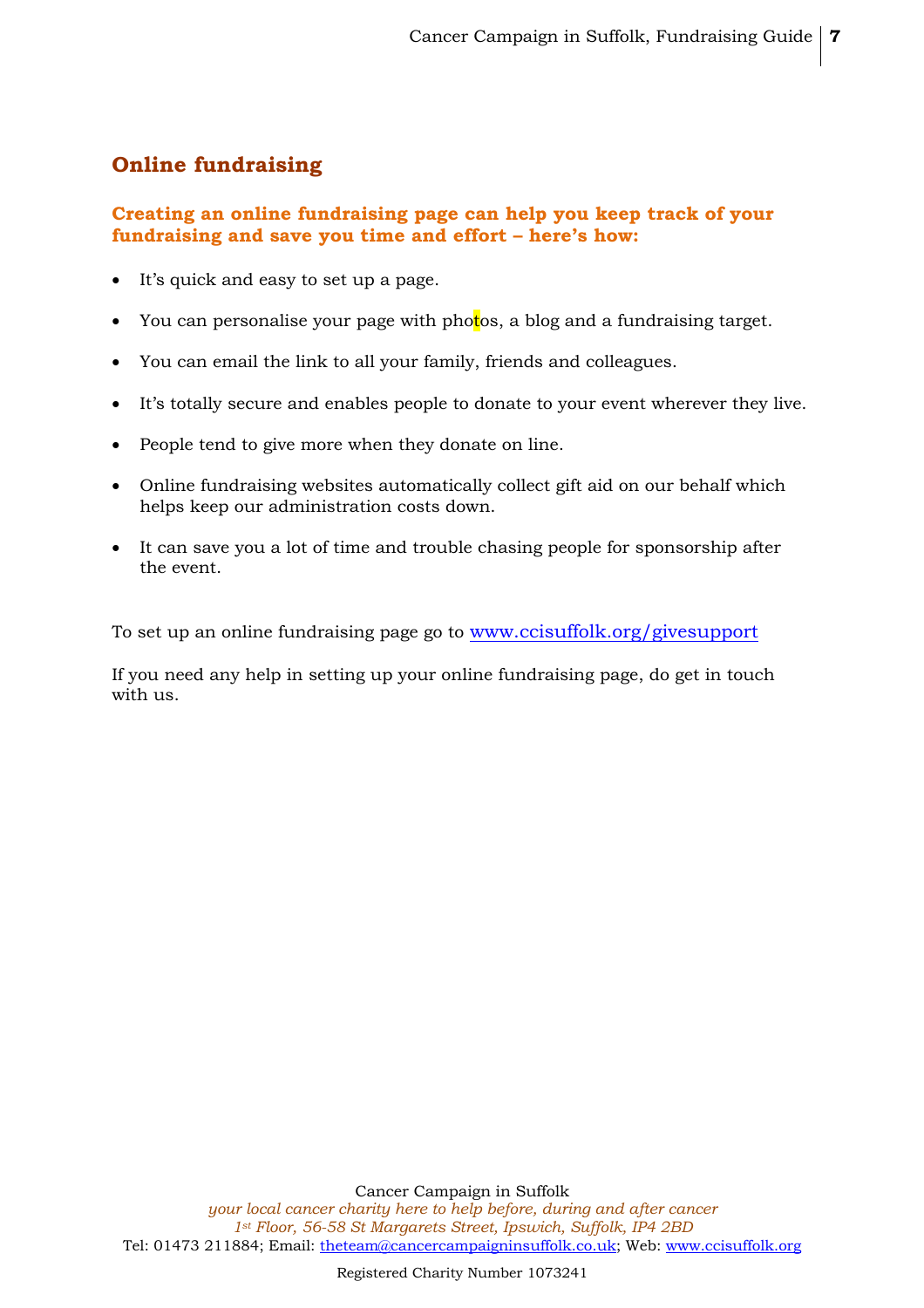## **Spread the word!**

**Publicising your event can have a big impact on its overall success. Here are a few hints and tips to help you create a real buzz around your event to help reach as many people as possible.**

#### **Your story**

Inspire people by telling them why the event or activity you are organising in support of CCiS is so important to you.

#### **Word of mouth**

Is still a very powerful form of promotion. Make sure you tell everyone you know – family, friends, colleagues, local pubs, gyms, libraries, supermarkets and schools.

#### **Staff and community news**

Make use of staff newsletters and community news boards and magazines by placing an advert or article. Many will accept adverts or articles for charity events free of charge.

#### **Social networking**

Twitter, Facebook and MySpace are quick and easy and a very effective way of spreading the word about what you're doing. Keep in touch with your supporters to update them on your plans and fundraising - you could even start a blog.

#### **Internet**

A great way to promote your event for free! List your event on local 'what's on' websites, including radio stations, newspapers and council websites. Don't forget to let us know about your event so we can include it on the CCiS website.

#### **Media**

Contact your local media and send them details of your event, both before and after. Your event details are more likely to be published if accompanied by good quality photos.

#### **You might want to make some posters or leaflets to promote your event, so here are a few things to bear in mind:**

- Make it clear that you're raising funds in aid of CCiS and that you're not actually representing CCiS.
- CCiS are happy to supply templates for posters and invitations with space for you to insert your event details. Using these will save you time as we won't need to approve them before you start using them. Contact the fundraising office for more details.
- If you'd prefer to create your own materials using the CCiS logo you'll need to complete our CCiS Logo Agreement form and get approval from CCiS for all your materials before you start using them.
- If you have any queries at all regarding promotional materials, do contact CCiS' office, details below.

#### Cancer Campaign in Suffolk

*your local cancer charity here to help before, during and after cancer 1st Floor, 56-58 St Margarets Street, Ipswich, Suffolk, IP4 2BD* Tel: 01473 211884; Email: theteam@cancercampaigninsuffolk.co.uk; Web: www.ccisuffolk.org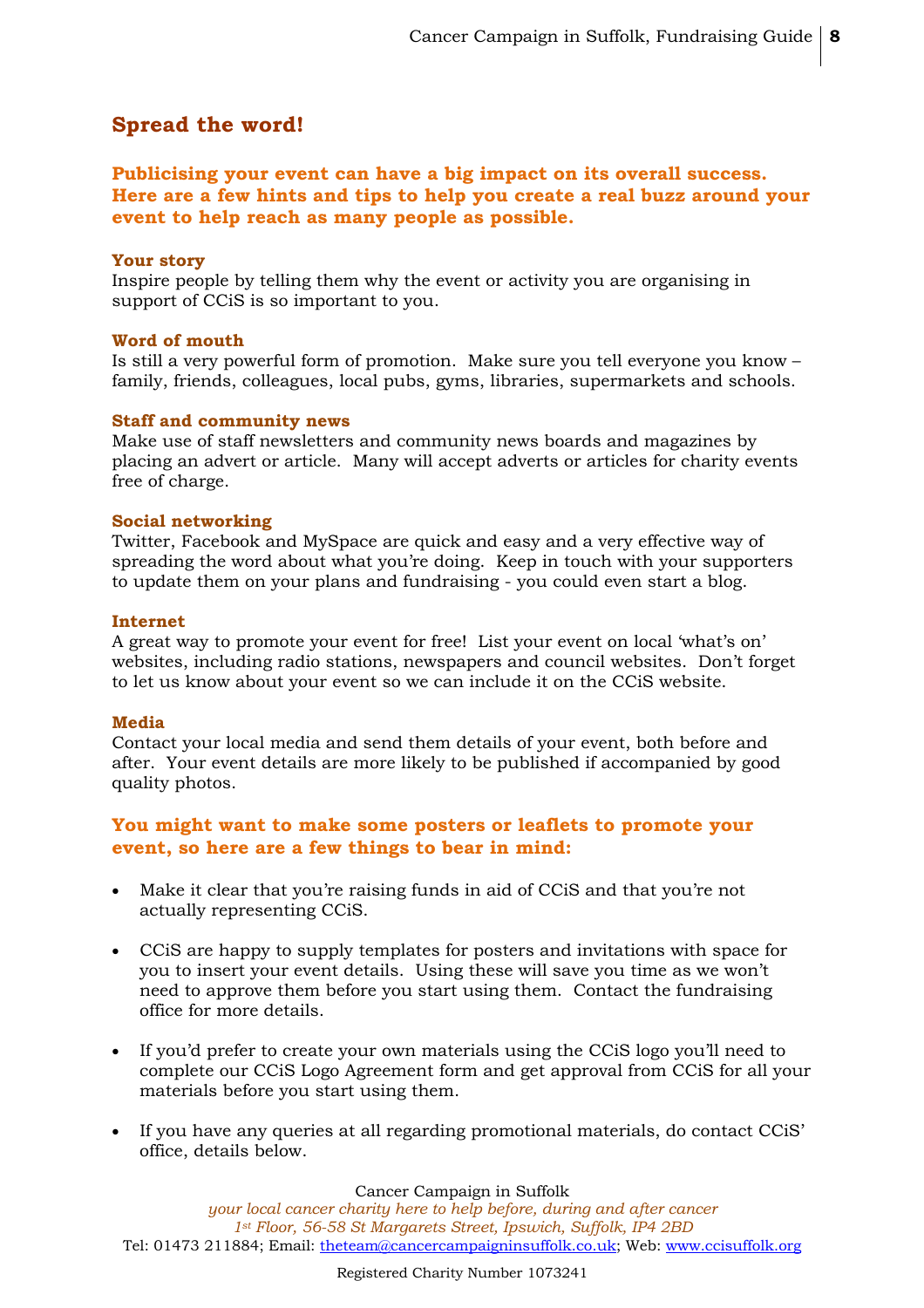## **Money, Money, Money!**

## **Get your fundraising off to a flying start with a few of our top fundraising tips:**

- Only use official CCiS sponsorship forms and get a generous sponsor at the top of each sheet to set the standard!
- Encourage people to sign up to Gift Aid so that CCiS can claim a further 25% from HMRC on every pound a person donates.
- Set up an online fundraising page or post a link on social networking sites, remembering to send the link to CCiS and all your friends – see the section on Online Fundraising on page 7.
- Ask your employer to match or part-match what you raise.
- Tell your sponsors and donors as well as CCiS if any event costs will come out of the money being donated.

## **Legally, anything you raise in aid of CCiS belongs to CCiS, so do make sure you:**

- Collect and store all money raised particularly cash safely and securely.
- Keep everything you raise separate from your own money.
- Keep accurate records of all monies received or pledged, plus a record of all activities you carried out to raise that money (on occasion we may need to see these).
- Return all original sponsorship forms to CCiS, together with the monies you've raised.
- Pay everything you've raised to CCiS no later than 8 weeks after your event or activity.
- Ensure any cheques from you and your supporters are made payable to Cancer Campaign in Suffolk, not to you personally.
- Offer donations back to your supporters should your event be cancelled, but if anyone declines their refund - or if you are unable to trace the donor - you'll need to pay it straight to CCiS.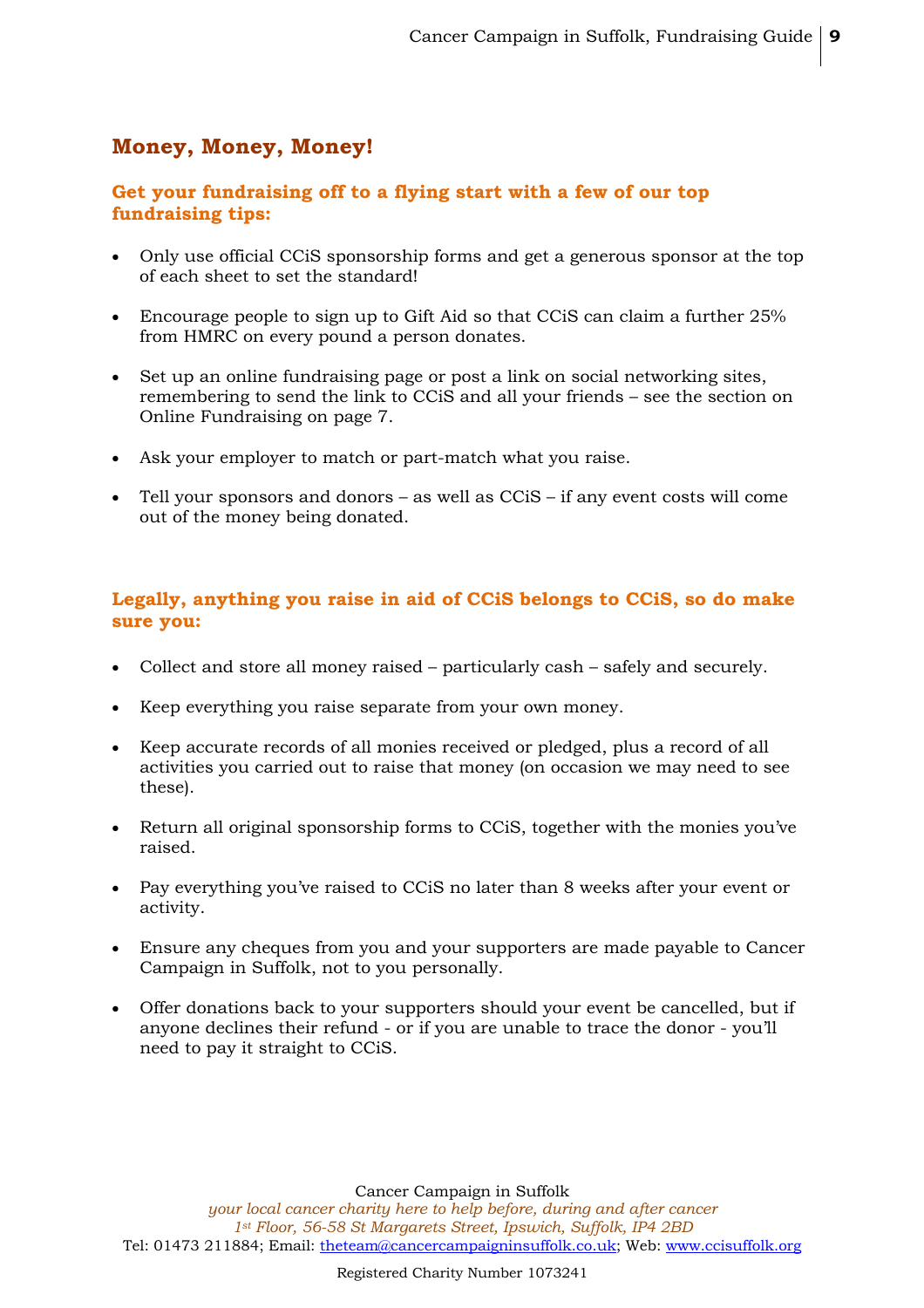## **After the event**

## **You did it. You might be tired, but you'll definitely be elated! We're really grateful for your support – thank you for everything you've done.**

## **Just a few things to remember to finish off your successful event:**

- Say thank you to your supporters everyone who helped with and donated to your event.
- Do let us know how you got on and, if you can, send a few words with some photos for us to publish on our website or facebook page (do make sure you've permission from the people in the photos first).
- Send in the money you've raised (cheques made payable to Cancer Campaign in Suffolk) no later than 8 weeks after your event.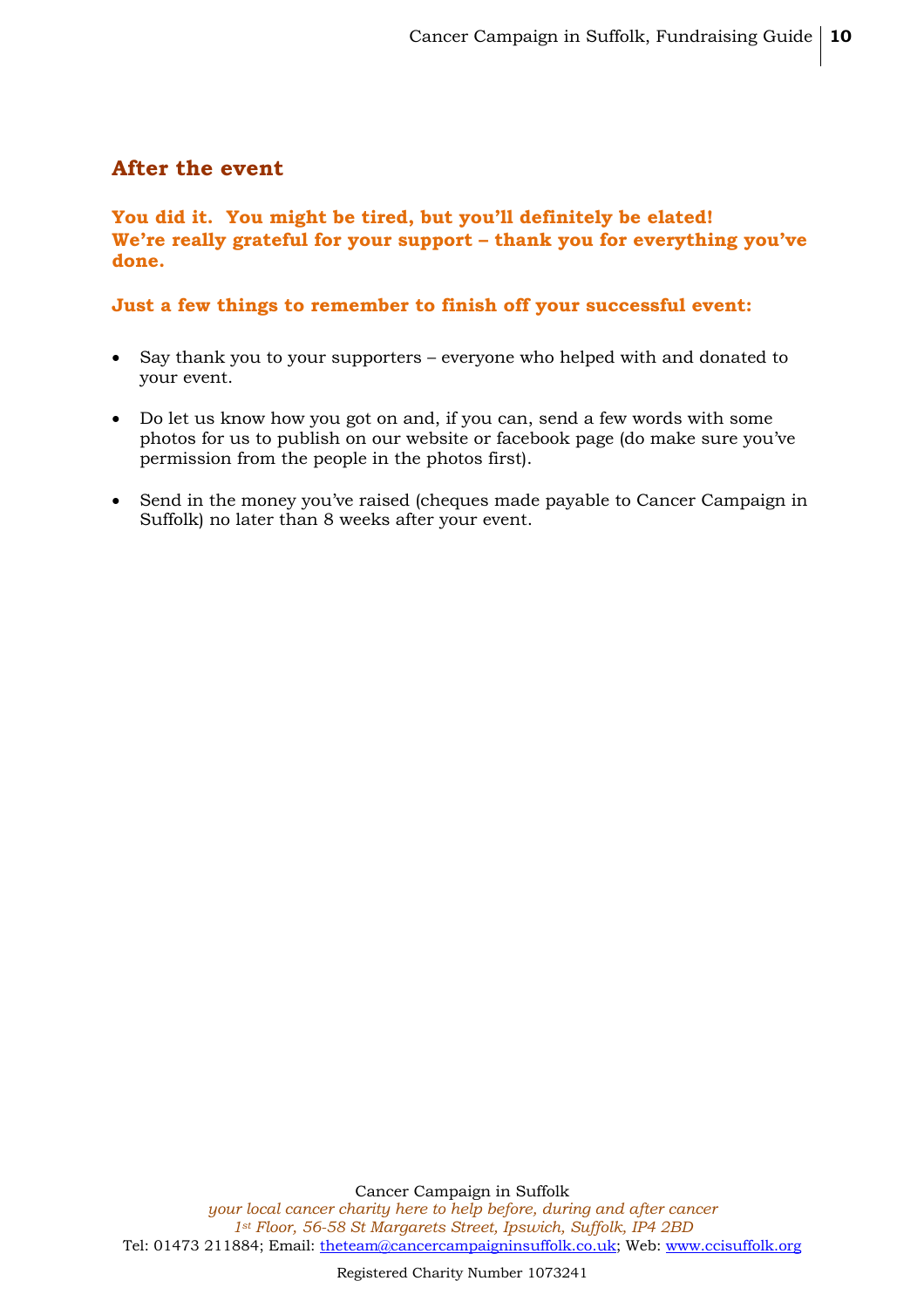## **Stuck for ideas?**

## **Here's a few of our own that might inspire you.**

| F           | <b>Fashion show</b>      | Ask businesses to sponsor. Charge admission and sales                                                    |  |
|-------------|--------------------------|----------------------------------------------------------------------------------------------------------|--|
|             |                          | commission.                                                                                              |  |
|             | Fete                     | Organise your own fete for your local community or team up                                               |  |
|             |                          | with organisers of an annual event.<br>Recreate an evening of vintage cinema by showing classic films    |  |
|             | Film evening             | and musicals.                                                                                            |  |
|             | Foreign coins            | Ask people to donate their leftover holiday coins, then change                                           |  |
|             |                          | into sterling.                                                                                           |  |
| $\mathbf U$ | <b>Unwanted presents</b> | Arrange a post-Christmas sale of unwanted gifts. Ask traders to<br>donate a percentage of their takings. |  |
|             |                          |                                                                                                          |  |
| N           | New year resolutions     | Get sponsored to stick to your new year's resolutions.                                                   |  |
|             | Non-Uniform day          | For kids at school.                                                                                      |  |
|             |                          |                                                                                                          |  |
| D           | <b>Dance</b>             | Barn dances, tea dances, salsa dances - anything goes.                                                   |  |
|             | <b>Darts tournament</b>  | Challenge local pub teams to compete for prizes.                                                         |  |
|             | Dog show                 | Charge pet-owners to show off their pooches. Ask pet shops to                                            |  |
|             | Duck race                | sponsor the event.<br>Sell numbered plastic ducks and launch them from a bridge.                         |  |
|             |                          | The duck to finish first wins.                                                                           |  |
|             | Race day or night        | Organise an event at your local dog or horse racing track or                                             |  |
| $\mathbf R$ |                          | arrange a fake racing night.                                                                             |  |
|             | Ramble                   | Take to the countryside for a mass walkabout. Throw in a                                                 |  |
|             |                          | theme (fancy dress, three legged, Easter). Charge for entry and                                          |  |
|             |                          | ask all participants to get sponsored.                                                                   |  |
|             | <b>Recipe book</b>       | Publish favourite recipes of your own or from local restaurants                                          |  |
|             |                          | and chefs.                                                                                               |  |
|             | Recycling                | Check out the CCiS recycling page on the website for recycling                                           |  |
|             |                          | scheme's we're involved in.                                                                              |  |
| A           | <b>Abseil</b>            | Go over the edge for CCiS and get sponsored for your bravery.                                            |  |
|             | <b>Aerobics</b>          | Organise a sponsored aerobathon with the help of local gyms,                                             |  |
|             |                          | leisure centres and sports shops.                                                                        |  |
|             | <b>Afternoon Tea</b>     | Make a brew and get baking. Include a cake sale, auction or                                              |  |
|             | <b>Auction</b>           | tombola.                                                                                                 |  |
|             |                          | Auction off original items which have been donated, or auction<br>services of people and businesses.     |  |
|             | <b>Indoor market</b>     | Rent out stalls to local traders, or take cut of profits.                                                |  |
| I           | Ironing                  | Offer your ironing services - at a cost.                                                                 |  |
|             | It's a knockout          | Revive the 80s game show by inviting teams to compete in silly                                           |  |
|             |                          | games in silly costumes.                                                                                 |  |
| S           | Safari supper            | Get friends and neighbours involved and drop by each others                                              |  |
|             |                          | houses having a different course at each stop.                                                           |  |
|             | <b>Scavenger hunt</b>    | Like a treasure hunt, but participants have a list of items to                                           |  |
|             |                          | collect.                                                                                                 |  |
|             | Shoe shine               | Get polishing at your nearest train station or shopping centre.                                          |  |
|             | <b>Skydiving</b>         | Free fall your way back to earth - for sponsorship.                                                      |  |
|             | Swimathon                | Get sponsored per length, mile, minute, hour                                                             |  |
| E           | <b>Ebay</b>              | Get yourself registered on Ebay and sell off your unwanted                                               |  |
|             |                          | items, donating the proceeds to CCiS.                                                                    |  |
|             | <b>Eyebrows</b>          | Get sponsored to shave them off - they grow back eventually!                                             |  |

Cancer Campaign in Suffolk *your local cancer charity here to help before, during and after cancer 1st Floor, 56-58 St Margarets Street, Ipswich, Suffolk, IP4 2BD* Tel: 01473 211884; Email: theteam@cancercampaigninsuffolk.co.uk; Web: www.ccisuffolk.org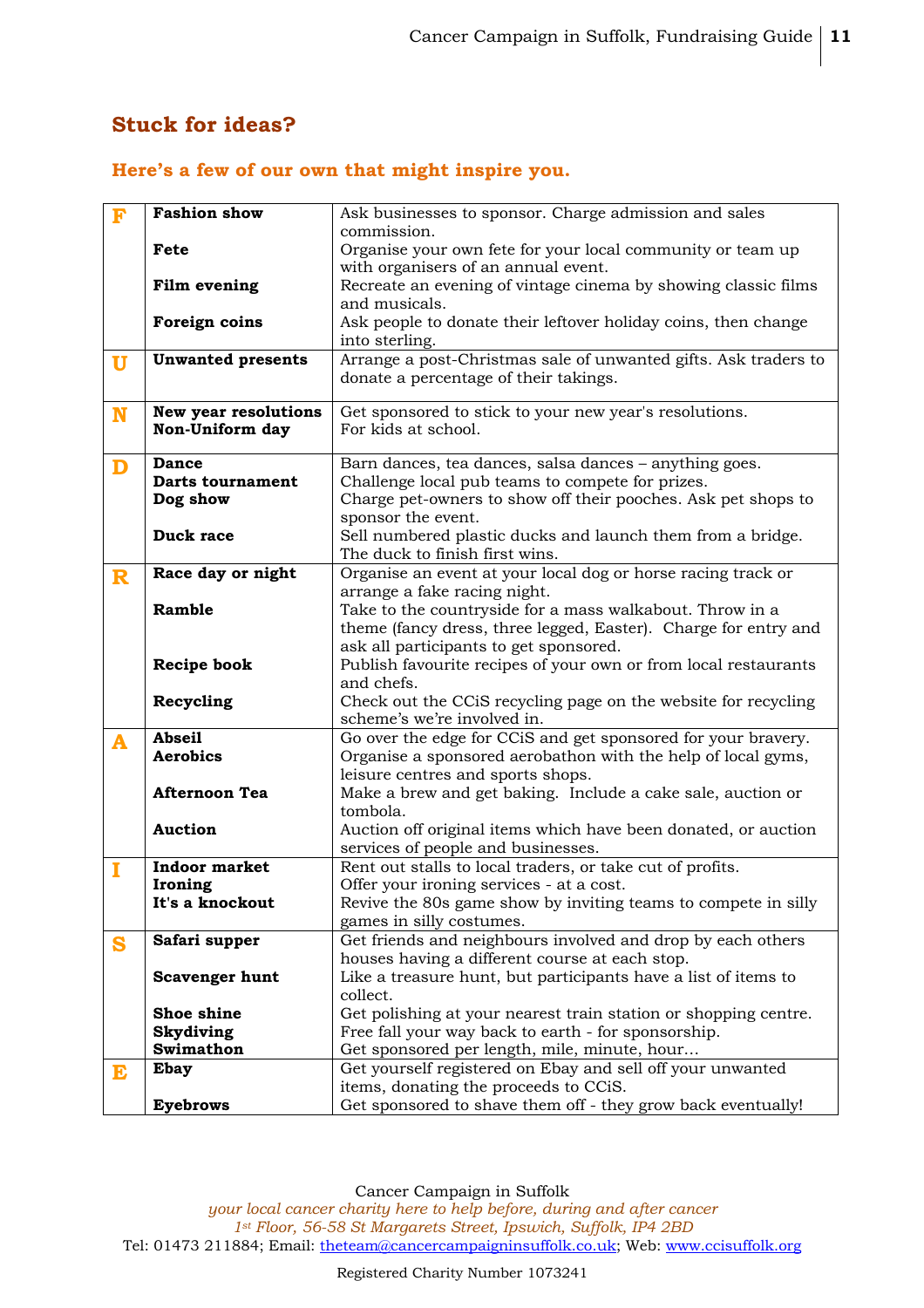## **Register your event**

#### **It's important that you register your event with us.**

We can then look at the best ways we can support you to help you make your event as successful as possible and maximise your fundraising opportunities.

For a registration form contact us at the office:

Telephone: 01473 211884

Email: theteam@cancercampaigninsuffolk.co.uk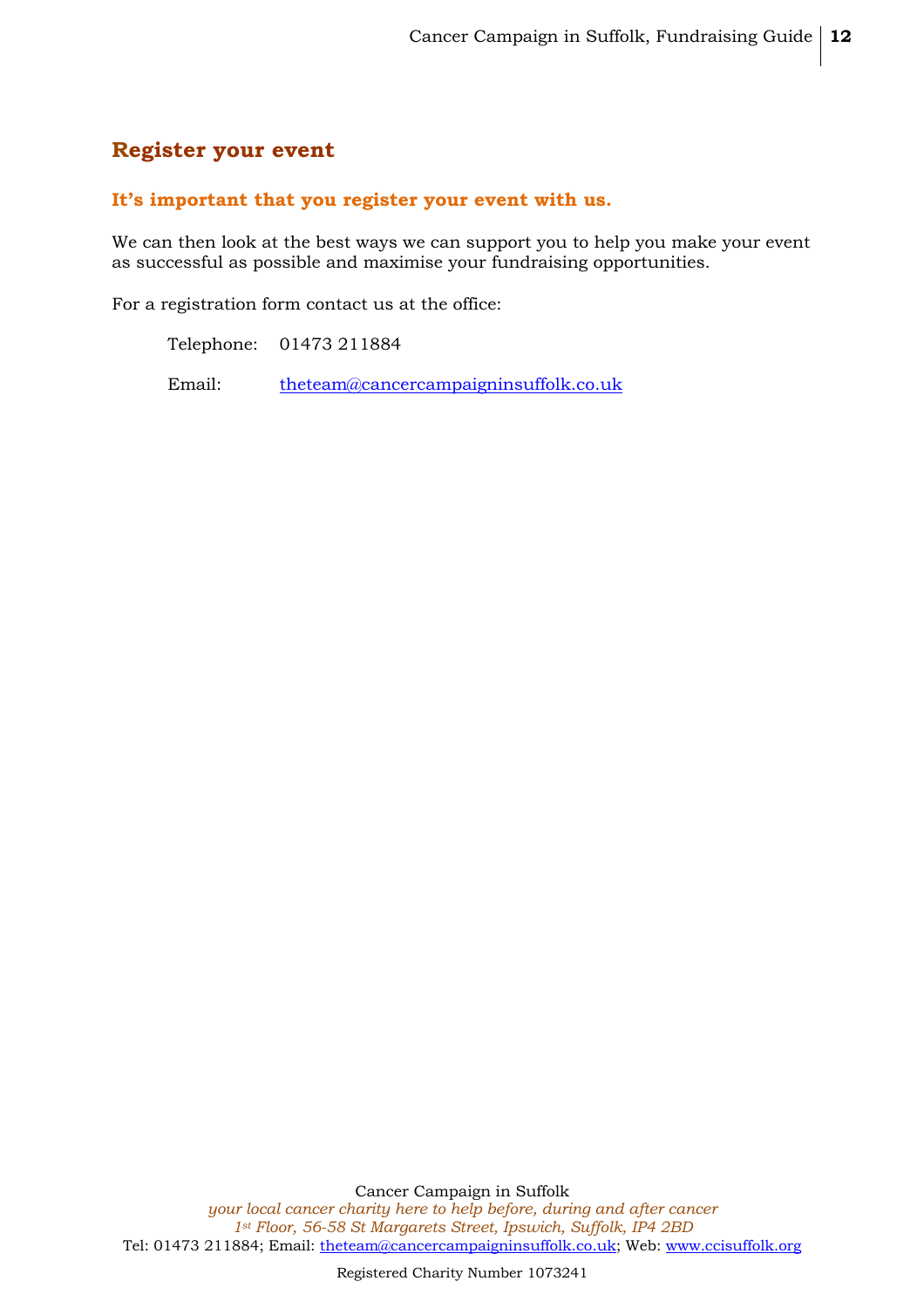## **Stay in touch**

**Remember, we're here to help. So please don't hesitate to call or email us at the fundraising office, we'll be happy to help you in whatever way we can.**

## **Office:**

|          | Telephone: 01473 211884               |
|----------|---------------------------------------|
| Email:   | theteam@cancercampaigninsuffolk.co.uk |
| Website: | www.ccisuffolk.org                    |

## **Follow us on:**





Karen Hare Chief Executive